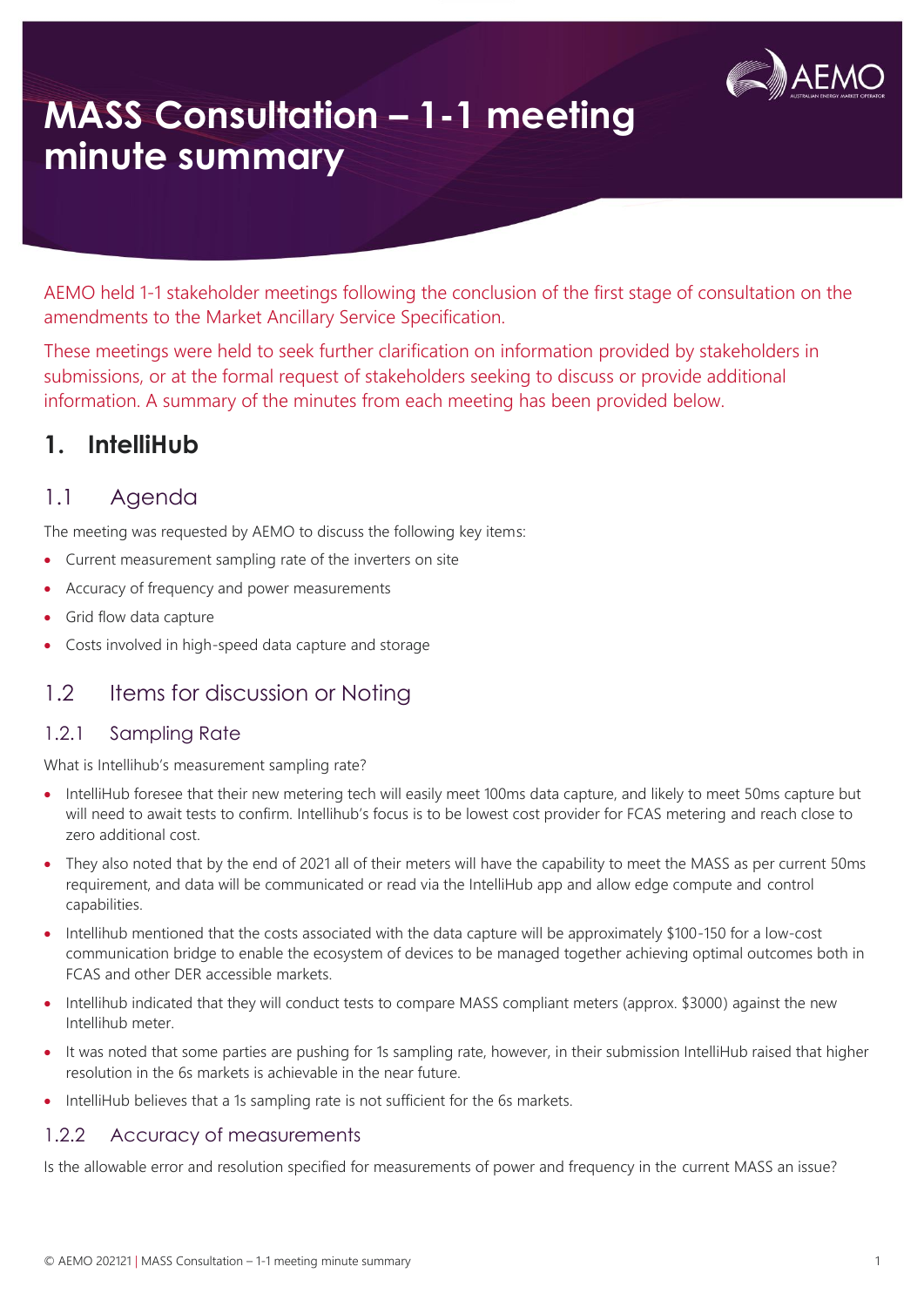

# **MASS Consultation – 1-1 meeting minute summary**

- Intellihub is aiming for 10mHz accuracy but needs to test alongside calibrated devices, and these smart meters. They are hesitant on confirming accuracy and want to test in real world environment before confirming capability to meet accuracy and resolution based on 128 samples per second.
- IntelliHub noted that as the sampling rate increases (e.g. from 100ms to 50ms), accuracy may be compromised they are more confident in accuracy at 100ms than 50ms.
- It was also highlighted in IntelliHub's submission that maintaining long term accuracy is not being considered. They noted that it is important to consider what the impact is when a device has been around for 10 years+. IntelliHub noted that there is a need to understand how changes to accuracy will be taken into consideration, noting this is not an issue for large generator sites due to recalibration requirements. Due to the financial exchange based on DER delivery of FCAS, there needs to be an obligation to maintain accuracy.

### 1.2.3 Grid Flow

#### **Is grid flow also captured and is the data resolution similar to the inverter?**

- Intellihub considers that grid flow should be captured where all devices are optimised/orchestrated together (e.g. through EMS), or that sub meters need to be applied where multiple participants are involved in orchestrating different DER at the site. There is also a need to ensure that devices aren't acting against each other, or under delivering/over delivering on the FCAS required.
- IntelliHub suggested that a lab test approach may be inefficient in future where there are multiple devices behind the meter, or where customers with existing devices look to participate (noting customers also inherit tech when moving to a new house etc.)

#### **If there are multiple controllable devices behind the meter (e.g. EV and a controllable load) How would that be managed?**

• IntelliHub proposed that there are no issues with different meters being installed at the same site, however, the focus must be on orchestration and optimising for the household. If multiple devices are involved, it would be advantageous to have visibility on what is going on across the site to ensure devices at one site are not acting against each other. It is also observed that a lot of people in the industry were or are currently not aware that smart meters could be used for measuring FCAS.

If multiple controllable devices were operating at a single site, should multiple meters be installed? How would noncompliance be detected as the required FCAS response from different technology types may differ?

• IntelliHub noted this will be an issue if there are no sub meters. Deploying more residential smart meters could solve this if we see this as an issue or there may be a need to have a complementary approach.

### 1.2.4 Costs

What are the implications of customers churning?

• Intellihub considers that one of the benefits of using residential smart meters vs additional equipment onsite is managed risk around residential churn as there is no additional hardware required. Churn agreements are in place with all retailers.

What would be the cost of handling and storing high-speed data?

• It was noted by IntelliHub that these new meters will have almost no incremental costs. Costs may result from data transfer and storages which would need to be passed on, but these are likely to be minimal (e.g. a few dollars per year/ bundle costs as part of package).